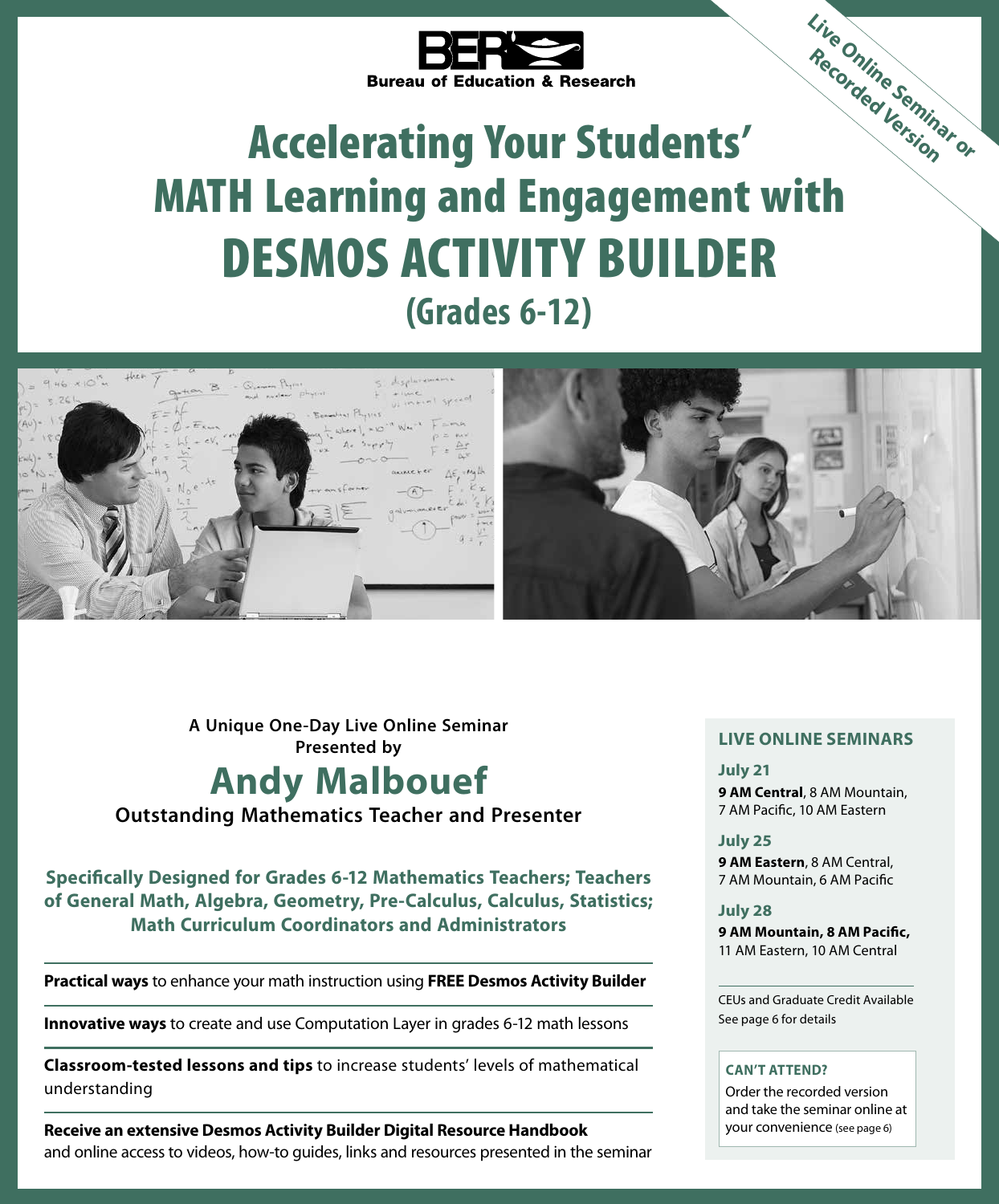# **Ten Key Benefits of Attending**

"Awesome content. Really applicable material and up to date with the current educational setting."

**–KRISTEN DILLON, MATH TEACHER**



**Who Should Attend**

Grades 6-12 Mathematics Teachers; Teachers of General Math, Algebra, Geometry, Pre-Calculus, Calculus, Statistics; Math Curriculum Coordinators and Administrators

**1. Strengthen Your Math Instruction with FREE Desmos Activity Builder Lessons** Learn what every middle and high school math teacher needs to know about fully utilizing Desmos Activity Builder lessons in their math instruction

### **2. Accelerate Student Motivation**

Explore engaging activities that spark student interest through curiosity and exploration of key math concepts

**3. Utilize Lessons with Built-in Computation Layer to Add Interactivity and Increase Feedback**

Computation Layer is the tissue that connects exploratory components in an activity … Discover how this can be used to deepen student understanding

### **4. Create Your Own Computation Layer**

Learn basic Computation Layer implementation, a tool to help you accelerate your students' learning

### **5. Learn How to Create Lessons to Fit Your Specific Curriculum Needs**

Not finding activities specific to your desired lesson? Learn how to create your own Activity Builder lessons to fit your specific math curriculum

### **6. Strengthen Your Students' Math Vocabulary**

Get students using the math vocabulary they are expected to know using partner Polygraphs and prompting their written responses in Activity Builder using simple Computation Layer

### **7. Help Your Students Develop a Growth Mindset for Math Learning**

Design opening screens to allow students to connect with prior knowledge, build into newer concepts and finish with challenges to strengthen mathematical understanding

### **8. Use Activity Builder Features to Explore Key Math Concepts**

Discover the benefits of multiple modes of representation, with and without the use of Computation Layer

### **9. Utilize Activity Builder Cohesively with Google Classroom to Make Your Math Instruction More Effective**

Make your workflow and organization more efficient by directly tying Activity Builder to your Google Classroom … Here's how

**10. Receive an Extensive Activity Builder Digital Handbook and Online Access to Videos, How-to Guides, and Links to Resources Presented in the Seminar** You'll receive an extensive digital resource handbook packed with ideas, suggestions, and step-by-step instructions for using Activity Builder to enhance your math instruction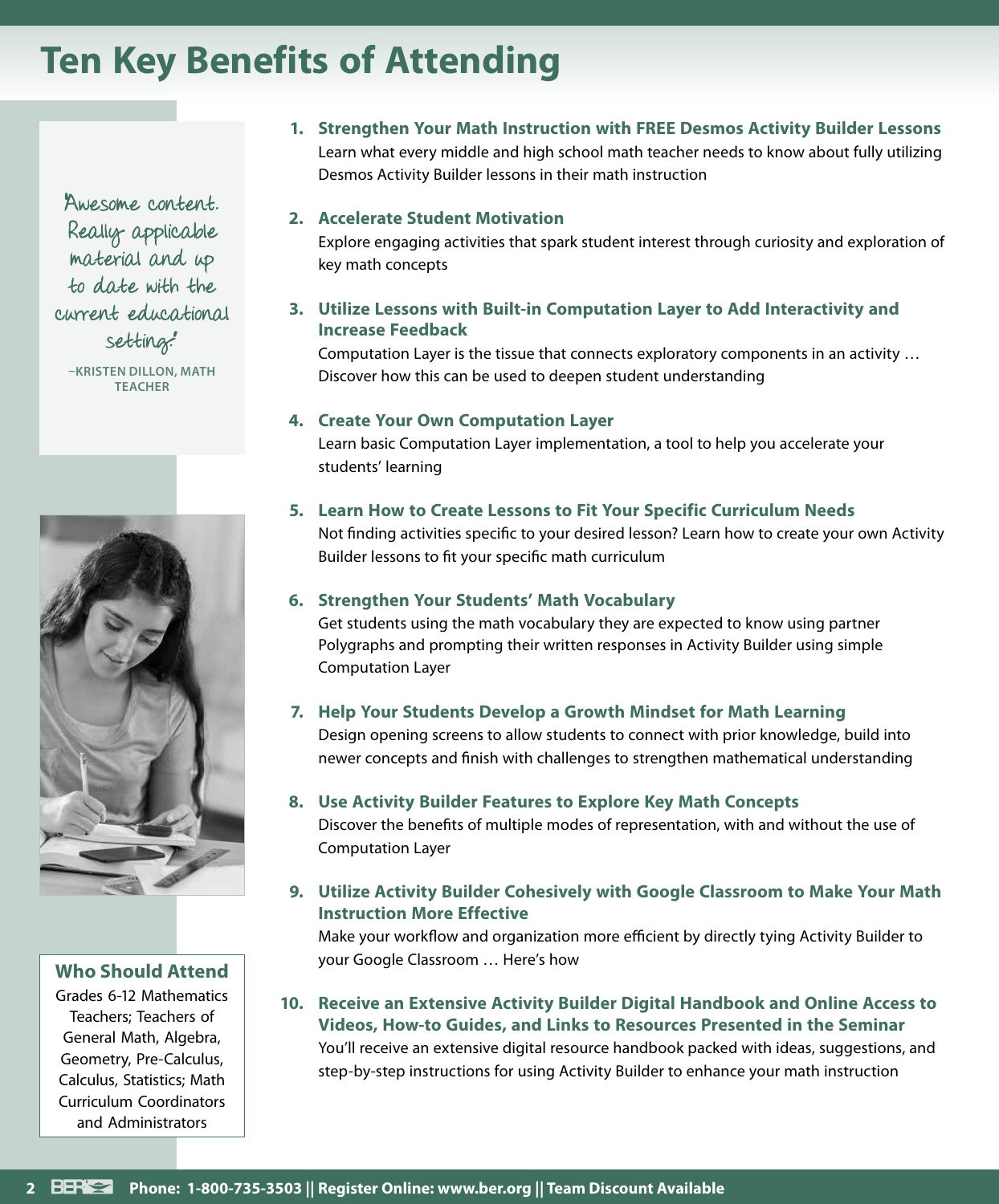# **Outstanding Strategies You Can Use Immediately**

### **What You Will Learn ...**

- **Practical strategies** for making best use of Desmos Activity Builder to enhance math instruction and student engagement
- **How to access premade Desmos Activity Builder lessons** you can easily incorporate into your own curriculum
- **How to copy, modify, and use Activity Builder lessons** with Computation Layer
- **How to create slides using your own Computation Layer, developed in a build-along process**
- **Classroom-tested Activity Builder lessons** for all levels of math instruction
- **Innovative ways** to utilize Activity Builder cohesively with Google Classroom to make your instruction more effective
- **Proven ways to find, create, and share collections** of Activity Builder lessons
- **Timesaving tips** for incorporating multiple component types, including dynamic graphs, tables, sketches, geometry, ordered lists, and more
- **How to create your own Desmos Activity Builder lessons** to fit specific needs
- **How to help your students create a collaborative mindset** through Activity Builder interaction
- **Ways to use interpretive feedback**, allowing students evaluate their responses





"This was awesome! It's going to work very well in my classroom!" **– JENNIFER KELLAM, TEACHER OF MATH INTERVENTION**

### **Practical Ideas and Strategies**

This *NEW* seminar is specially designed for secondary mathematics teachers who want to more deeply engage their students with visualization and conceptualization of key math concepts using free Desmos Activity Builder. Experienced secondary level math teacher, **Andy Malbouef** will share practical, classroom-proven ways to build greater conceptual understanding using the Desmos Activity Builder platform. A strong emphasis will be placed on using Computation Layer in engaging activities, and also helping participants create their own Computation Layer through several build-along activities. Whether you are new to using Activity Builder, an experienced user or anywhere in between, you'll leave this seminar with numerous practical ideas you can use immediately to enhance your math instruction. *This unique seminar will focus exclusively on Desmos Activity Builder and will equip participants with many ideas they will be able to use immediately.*

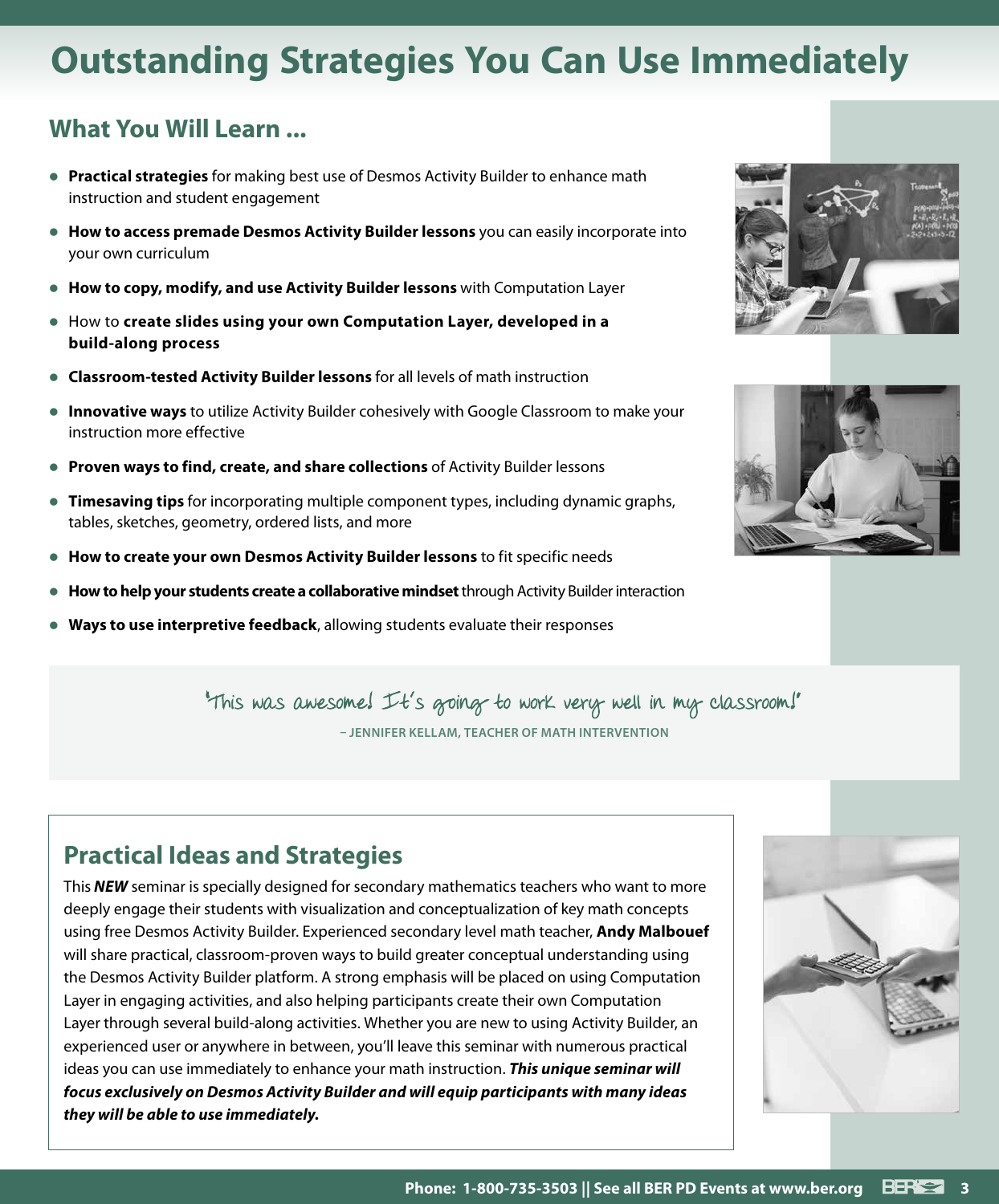# **A Message From Seminar Leader, Andy Malbouef**



### **Uniquely Qualified Instructor**

### **ANDY MALBOUEF** is an

experienced secondary math educator. With more than 31 years of math teaching experience at the secondary level Andy knows what works and what doesn't. An enthusiastic and engaging presenter, Andy is passionate about exploring new ways to help students conceptualize mathematical concepts, and believes technology opens doors to new possibilities. Andy is the author of *Accelerate your Students' MATH Learning and Engagement with Desmos Activity Builder*, the extensive digital resource handbook each participant will receive at the seminar. He is excited to help equip fellow math teachers with practical tools they can immediately employ in the secondary math classroom.

Dear Colleague:

As secondary math educators, getting our students authentically motivated and engaged in learning mathematics can be challenging! Are you tired of students asking "When are we going to use this?" or "Will this be on the test?" Do your students fear making mistakes or being viewed as "dumb" in front of your peers if their answers are not correct? Have you tried using handheld graphing calculators only to find students get bogged down knowing which buttons to push or what syntax to use? What I find so exciting about Desmos Activity Builder is that it has the power to greatly enhance our math instruction and help us address these and so many other challenges we face.

I've specifically designed this live face-to-face seminar based on my 31 years as a secondary math teacher. We will only focus on Desmos Activity Builder, with a healthy portion of the seminar devoted to Computation Layer, making this a very unique PD opportunity. This won't be theoretical: I practice what I preach, and you will experience Activity Builder from a classroom teacher's perspective. I'm excited to share with you how to make best use of free Desmos Activity Builder lessons to greatly enhance your math instruction.

I invite you to join me for a day filled with practical ways to increase your students' understanding of key math concepts using Desmos Activity Builder. I look forward to meeting you at the seminar and exploring together how we can significantly increase student engagement using Desmos Activity Builder.

Sincerely,

andy Malbourg

Andy Malbouef

P.S. You will receive my Desmos Activity Builder Digital Resource Handbook **packed with practical resources and instructions**. Whether you are brand new to Desmos, an experienced user or anywhere in between, this day is for you!

"This won't be theoretical: I practice what I preach, and you will experience Activity Builder from a classroom teacher's perspective."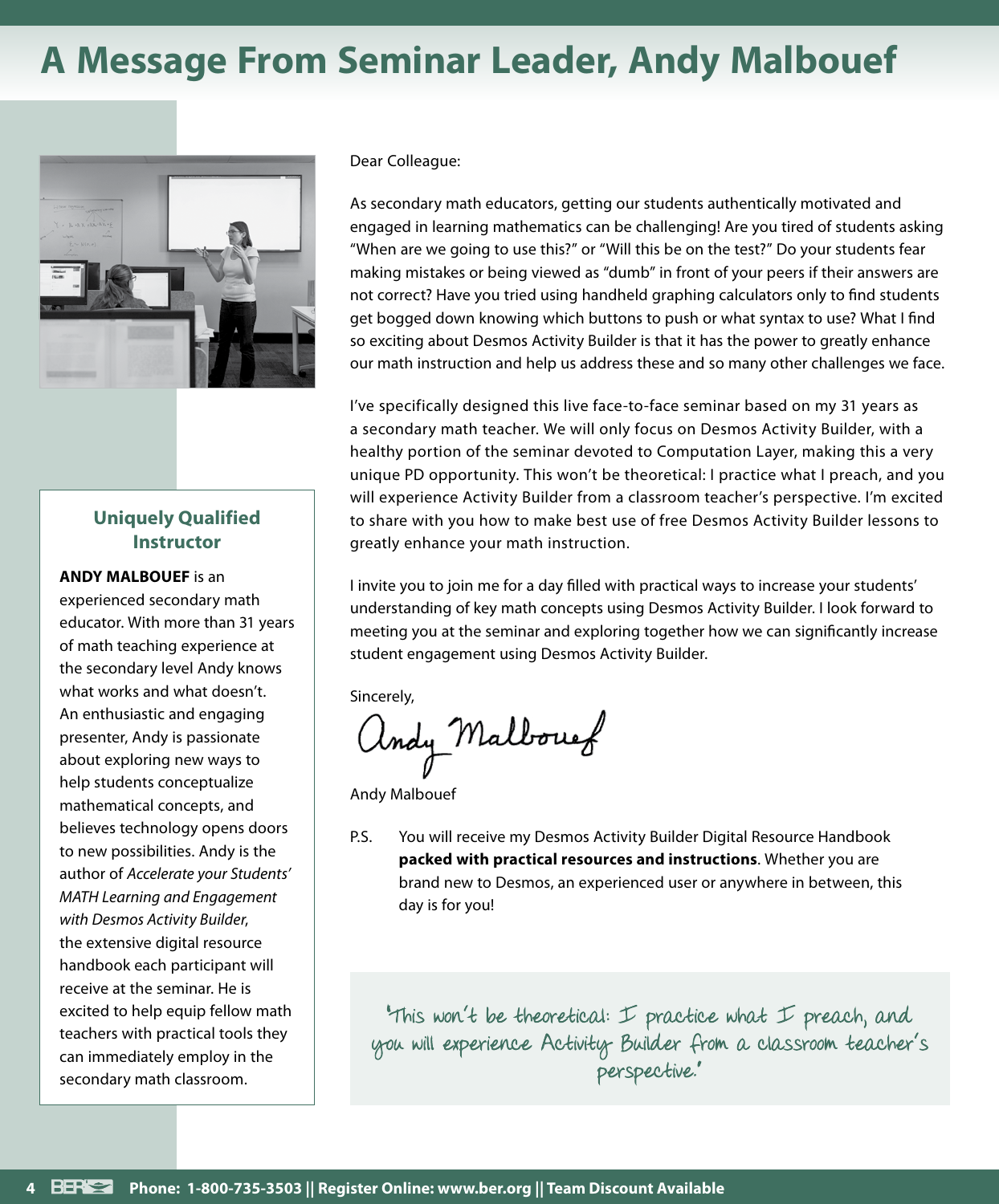# **What Your Colleagues Say About Andy Malbouef**

*"This was everything I had hoped it would be. I knew Desmos Activity builder, but with an understanding of Computation Layer I am ready to make some amazing dynamic activities. Andy is exceptionally knowledgeable and wonderful presenter."*

**– Matthew Leman, Math Teacher/Dept Leader**

*"Andy was very informative and met all the attendees at their level, showing patience and a willingness to help."*

**– Ann Search, Math Teacher**

*"This seminar was extremely helpful. This is definitely something I can use in my class and will be sharing with my colleagues."*

**– Stephanie Zapisek, Teacher**



# **About BER Seminars**

### **Outstanding Instructors**

All programs are led by outstanding, top-rated BER national trainers

### **Extensive Digital Resource Handbook**

You'll receive an extensive digital Resource Handbook full of practical strategies and resources.

### **Highly Interactive**

You'll be able to ask questions, consult with the instructor, and share ideas with other participants

### **Program Guarantee**

As we have for 44 years, we guarantee the high quality of our programs. If you are not satisfied, we'll give you a 100% refund.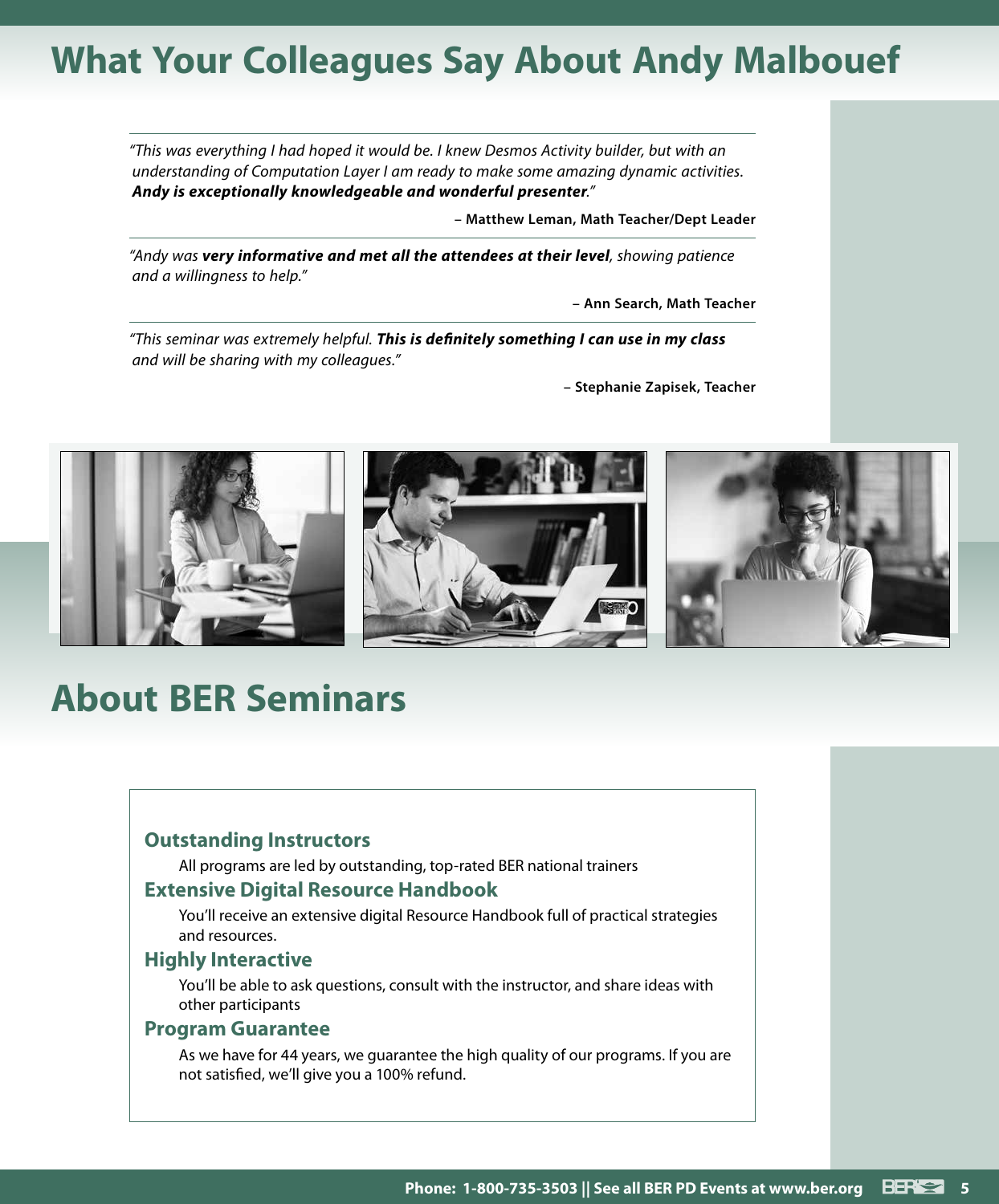# **Special Benefits of Attending**



"Excellent presentation and resources. As a more experienced user, I am walking away with resources I can use immediately." **KATHLEEN YEAGER**

### **On-Site Training**

Most BER seminars can be brought to your school or district in-person or online. See the options at www.ber.org/onsite or call 877-857-8964 to speak to one of our On-Site Training Consultants.

### **Extensive Digital Resource Handbook**

Each participant will receive an extensive digital resource handbook giving you access to countless strategies. The handbook includes:

- Step-by-step instructions for using all elements of the Desmos Activity Builder platform
- Screenshots showing specific parts of the teacher dashboard with tips on maximizing student learning
- Suggested strategies for creating your own activities from scratch to meet specific needs
- Multiple examples of Computation Layer concepts to spice up your activities
- Links to other resources and social media connections to further your professional development

### **Consultation Available**

Andy Malbouef will be available to answer your specific questions and the unique needs of your own program.

### **Meet Inservice Requirements / Earn State CEUs**

Participants of Live Online Seminars and those completing the Recorded Version online can receive a certificate of participation that may be used to verify five continuing education hours. For details about state CEUs available, visit www.ber.org/ceus

### **Earn One to Four Graduate Semester Credits**



Up to four graduate level professional development credits are available with an additional fee and completion of follow up practicum activities. Details for direct

enrollment with University of Massachusetts Global, will be available at this program.

### **Can't Attend?**

### **Other Professional Development Options:**

### **Recorded Version of the Seminar**

A video recorded version of this seminar will be available to take online at your convenience. You'll have access to the entire course and to the extensive digital resource handbook. Optional CEUs and graduate credit available. To enroll, see registration form on page 7.

### **Related On-Demand Online Courses**

Two related On Demand Video-Based Online Learning courses, *Help Your Students Who Struggle with Mathematics: Practical, Successful Strategies,* for Grades 6-12, and *Strategies for Promoting a GROWTH MINDSET to Increase Students' Perseverance, Engagement and Success in Your MATH Classroom,* for Grades 6-12, are available for immediate registration. To enroll, visit www.ber.org/online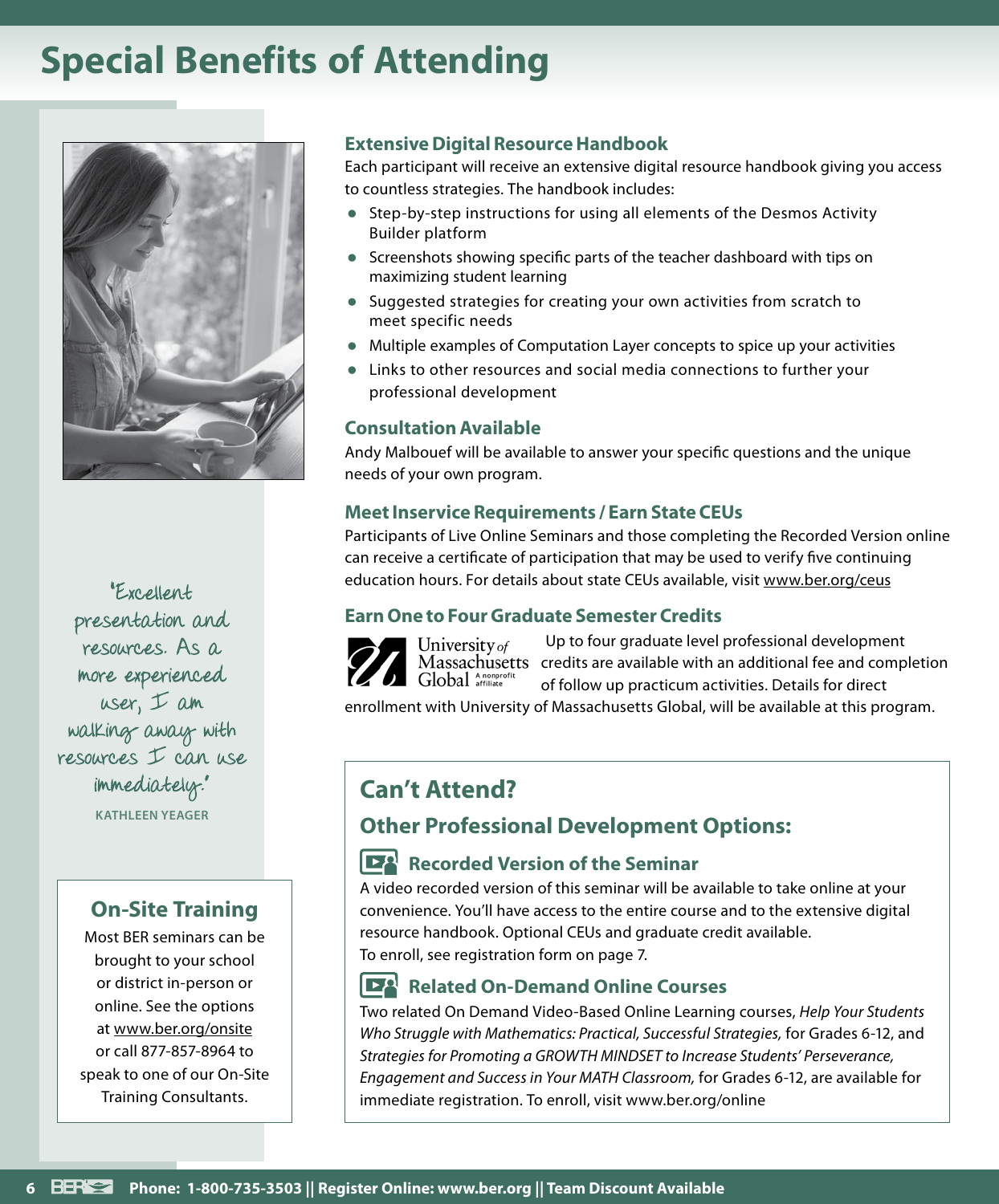# Accelerating Your Students' MATH Learning and Engagement with DESMOS ACTIVITY BUILDER

## **(Grades 6-12)**

| (Grades 6-12)                                                                                                                                                                                                                                                                                                                                                                                                                                                                                                                                                                                             |                                                                                                                                                                                                                                                                                                                                                                                                                       |
|-----------------------------------------------------------------------------------------------------------------------------------------------------------------------------------------------------------------------------------------------------------------------------------------------------------------------------------------------------------------------------------------------------------------------------------------------------------------------------------------------------------------------------------------------------------------------------------------------------------|-----------------------------------------------------------------------------------------------------------------------------------------------------------------------------------------------------------------------------------------------------------------------------------------------------------------------------------------------------------------------------------------------------------------------|
| <b>Registration (MD52M1)</b><br>1. July 21, 2022 (Start time: 9 AM Central)<br>2. July 25, 2022 (Start time: 9 AM Eastern)<br>□<br>3. July 28, 2022 (Start time: 9 AM Mountain, 8 AM Pacific)<br>□<br>$-$ or $-$<br>4. I'd like to order the recorded version of this seminar<br>□<br><b>FIRST NAME</b><br>M.I.<br><b>LAST NAME</b><br><b>GRADE LEVEL</b><br>POSITION, SUBJECT TAUGHT                                                                                                                                                                                                                     | <b>FIVE EASY WAYS TO REGISTER:</b><br><b>REGISTER ONLINE at: www.ber.org</b><br><b>EMAIL this form to: register@ber.org</b><br>PHONE toll-free: 1-800-735-3503<br>(Weekdays 5:30 am - 4:00 pm Pacific Time)<br>FAX this form to: 1-425-453-1134<br>MAIL this form to: Bureau of Education & Research<br>915 118th Avenue SE . PO Box 96068<br>Bellevue, WA 98009-9668                                                 |
| SEMINAR NUMBER: _<br>(Please see list above)<br>List additional registrants on a copy of this form<br><b>SCHOOL NAME</b>                                                                                                                                                                                                                                                                                                                                                                                                                                                                                  | <b>Program Hours</b><br>All Live Online Seminars are scheduled $9:00$ AM $-$ 3:30 PM or 8:00 AM $-$ 2:30<br>PM in the time zone indicated. Check in 15 minutes prior. Registrants will be<br>sent login information by email four days before their Live Online Seminar.                                                                                                                                              |
| SCHOOL MAILING ADDRESS<br><b>CITY &amp; STATE</b><br>ZIP CODE                                                                                                                                                                                                                                                                                                                                                                                                                                                                                                                                             | Fee<br>The registration fee is \$279 per person, \$259 per person for groups of<br>three or more registering at the same time. Call us at 1-800-735-3503<br>for groups of ten or more. Payment is due prior to the program.<br>Fee includes seminar registration, a certificate of participation and<br>an extensive digital resource handbook. The fee is the same for<br>Live Online Seminars or Recorded Seminars. |
| <b>SCHOOL PHONE NUMBER</b><br>HOME PHONE NUMBER<br>$\lambda$<br>€<br>$\lambda$<br>Registration confirmations and login details are sent via e-mail<br>E-MAIL ADDRESS (REQUIRED FOR EACH REGISTRANT)                                                                                                                                                                                                                                                                                                                                                                                                       | <b>Cancellation/Substitutions</b><br>100% of your paid registration fee will be refunded if you can't attend<br>and notify us at least 10 days before the seminar. Late cancellations<br>made prior to the event date will be refunded less a \$15 service fee.<br>Substitutions may be made at any time without charge.                                                                                              |
| HOME MAILING ADDRESS<br><b>CITY &amp; STATE</b><br>ZIP CODE                                                                                                                                                                                                                                                                                                                                                                                                                                                                                                                                               | <b>Further Questions</b><br>Call the Bureau of Education & Research (800) 735-3503 or visit<br>us online at www.ber.org. The Bureau is North America's leading<br>presenter of PD training for professional educators. Programs<br>are based on sound research, are highly practical in content and<br>consistently receive excellent evaluations.                                                                    |
| <b>IMPORTANT - PRIORITY ID CODE: EMD52M1</b><br><b>METHOD OF PAYMENT - Team Discount Available</b><br>The registration fee is \$279 per person,<br>for teams of three or more registering at the same time, the fee is \$259<br>per person. Payment is due prior to the program. No cash, please.<br>$\Box$ A check (payable to <b>Bureau of Education &amp; Research</b> ) is attached<br>A purchase order is attached, P.O. #<br>$\Box$<br>(Be sure to include priority ID code on the P.O.)<br>$\Box$ VISA<br>$\Box$ Charge my:<br>□ MasterCard<br>$\Box$ Discover<br>MO/YR<br>(Found on back of card) | <b>Program Guarantee</b><br>We stand behind the high quality of our programs by providing the<br>following unconditional guarantee: If you are not satisfied with this<br>program, we'll give you a 100% refund of your registration fee.                                                                                                                                                                             |
| Please print name as it appears on card                                                                                                                                                                                                                                                                                                                                                                                                                                                                                                                                                                   | © 2022 Bureau of Education & Research. All rights reserved.<br><b>MD52M1</b>                                                                                                                                                                                                                                                                                                                                          |

**Phone: 1-800-735-3503 || See all BER PD Events at www.ber.org 7**